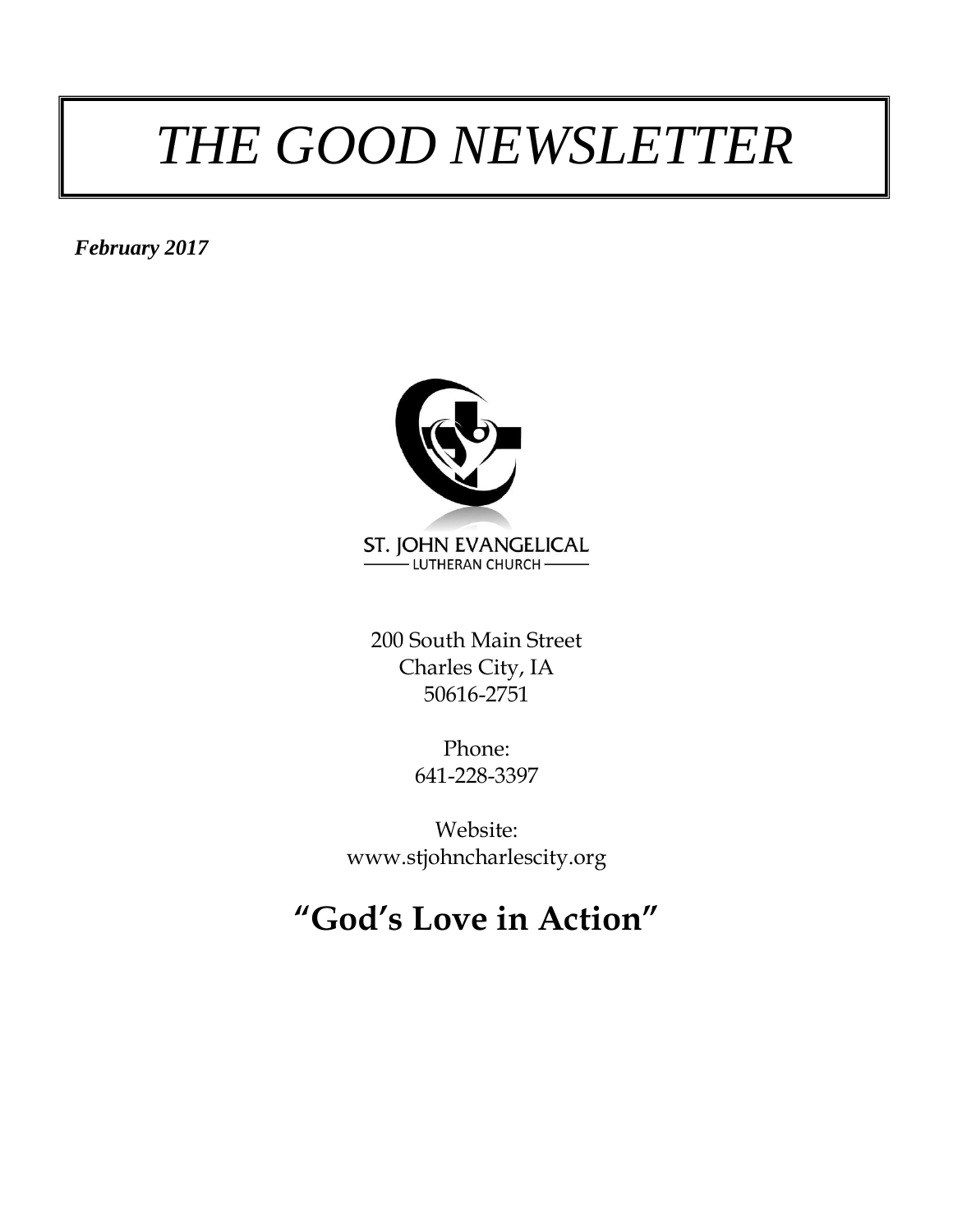#### **Annual Meeting, Phase Two, Lent, & Other Matters** …

Our 2017 annual meeting of the congregation is now in the books. Personally, I thought it was very positive, forward-looking and filled with reasons for much gratitude to God and the good people of St. John who have invested themselves in this congregation! The call committee and alternates were voted upon, as well as new council and board members—ready to go into the new year!

As I mentioned at the annual meeting, a council, staff, board, call committee retreat will be held the first weekend in February to help new council leadership complete the final portion of the Ministry Site Profile. When completed, approved by council, and sent in, Rev. Stephen Brackett (Assistant to the NE Iowa Synod Bishop) will be here to help present the profile to the congregation, talk about the call process, answer any questions you have, and meet with the call committee. Specific timing and details will be made known soon. Our goal is to complete all this in the next 30 days if schedules and availability of key players work as planned. If you are wondering about a general schedule of remaining steps involving phase II of the interim process, I invite you to pick up a copy of the annual report and read my annual report article.

Ash Wednesday begins Wednesday March 1<sup>st</sup> here at St. John. I was originally going to suggest a Lenten series involving dramatic monologues like last year but recently I have had a change of heart and mind and here's why ... over the past year, I have had a number of people (10-12?) approach me or mention casually that they wish our church provided more 'basic' teaching concerning the Christian faith and life—a wonderful request and worthy of consideration! While praying about Lent over the past two weeks and what the Lord would bring to my attention, I am confident as to what direction to take for a Lenten emphasis. Our Lenten series theme will be, "The Elementary Teachings of Christ." This series will be based upon **Hebrews 6:1-2**, which says:

*"Therefore let us leave the elementary doctrine of Christ and go on to maturity, not laying again a foundation of repentance from dead works and of faith toward God, and of instruction about washings, the laying on of hands, the resurrection of the dead, and eternal judgment" (English Standard Version, ESV).* 

In this Lenten Sermon series, we will unpack each of these six elementary doctrines of Christ as listed in this passage and schedule them as follows …

**March 1:** (Ash Wednesday) - "Repentance from Dead Works"

**March 8:** "Faith toward God"

**March 15**: "Instruction about Washings"

**March 22:** "Laying on of Hands"

**March 29:** "Resurrection of the Dead"

**April 5:** "Eternal Judgment"

 If time permits, I will try to provide some kind of 'follow along' outline for each of these sermon themes throughout Lent.

**Cont. next page…**

**"God's Love in Action"**

*Pastor's Note…*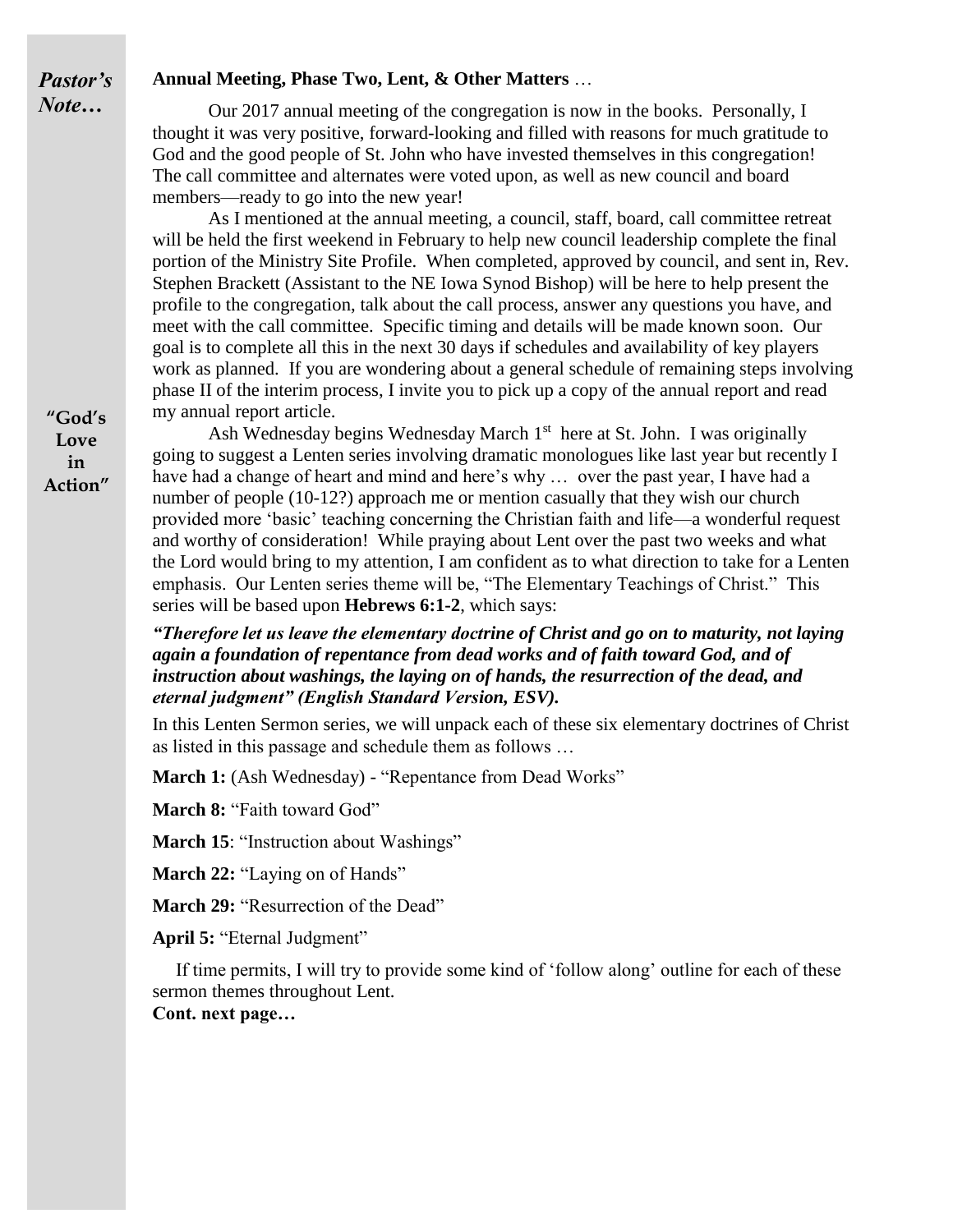**Pastor's Note Cont.**

Finally, I will be taking some vacation in February (February 7-18) with my wife now that the annual meeting and call committee initiatives are complete and before the Lenten season begins March 1<sup>st</sup>. An ELCA pastor will be preaching for me the one Sunday I am gone (February 12). While here, his sermon and ministry will focus upon the work of "Food for the Poor". He will also do an in-service on that ministry between worship services to go more indepth into what that ministry does.

 Continue to keep your new council leaders, staff, boards, and call committee in your prayers. There is much to do over the next 2-3 months and your prayers, support, patience, and understanding are vital, helpful, and very much needed!

*Bill Odermann, Interim Pastor*



**T**

**H**

**A**

**N**

**K**

**Y**

**O**

**U**

**Sunday, February 12th** there will be a guest pastor, Pr. Darrell D. Golnitz, Lutheran (ELCA) Pastor. He will share with us the story of the "Food for the Poor" ministry through a message entitled: *"Choose Life".* You will be invited to participate in this ministry through a special offering."

**"Food For The Poor,** according to the Chronicle of Philanthropy, is the largest international relief organization in the United States. Since its founding in 1982, Food For The Poor has provided more than \$11 billion in aid and has built more than 107,000 housing units for destitute people in need of adequate shelter. More than 95% of all donations go directly to programs that help the poor.

| <b>President:</b><br><i>Vice President:</i><br>Secretary: | Jeremy Heyer<br>Janet Petefish<br>Virginia Titus |                                          |     |                                                   |
|-----------------------------------------------------------|--------------------------------------------------|------------------------------------------|-----|---------------------------------------------------|
| Council:                                                  | <b>Kathy Crooks</b><br>Nancy Heiter<br>Don Holm  | <b>Building &amp;:</b><br><b>Grounds</b> |     | Kent Hoeft<br>Guy Carpenter                       |
| Deacons:                                                  | Joyce Boehmer<br>Marlene Holthaus                | Communication:                           | 1yr | Brandi Lantz<br><b>Brad McKenzie</b><br>Julie     |
| DeBowe\Family Board:                                      | Lisa Hinz<br>Sabra Lacour                        | <b>Finance Board:</b>                    | 1yr | Judy Hughes<br>Karol Carpenter<br>Gina McClintock |
| <b>Parish Education:</b>                                  | Jessie Holm<br>Yung Feng Liu                     | Stewardship:                             |     | Josh Johnson<br>Ryan Venz                         |
| <b>Youth Board:</b>                                       | Sue McDonald                                     | <b>Preschool Board:</b>                  |     | Rachel Ginbey<br>Megan Williams                   |

#### *New Council & Board Members – 2017*

#### **St. John Call Committee**

Julie Begemann, Ana Blickenderfer, Kathy Crooks, Greig Grimm, Greg Heidebrink, Carter Johanningmeier, Becky Meyer, John Rima, Shirley Ripley

**Alternates:** Leonard Erickson, Janet Petefish, Nancy Scherer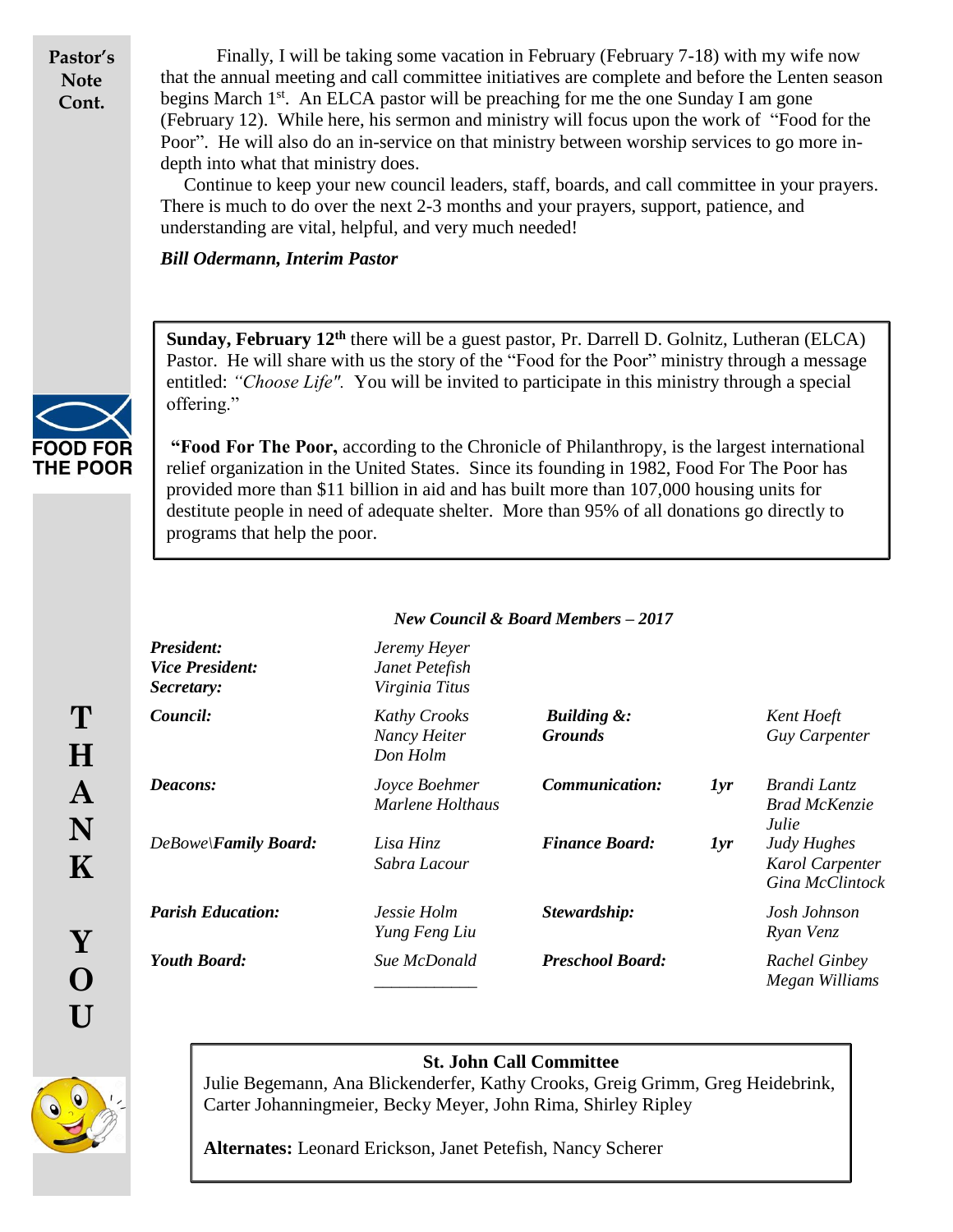**OF NOTE…**

**Save the Date**. Women's Ministries in conjunction with the Arts Center is planning an event March 18, early afternoon. The Arts Center is celebrating the heritage of some of the people who settled our area. Right now, I know that at least German and Scandinavian Heritage will be featured. More information to follow as far as time and event details.

### **Wednesday Night Supper**

**February 1:** Hamburger stroganoff, mixed vegetables, fruit, pudding

**February 8:** Pizza burgers, French fries, fruit cocktail, broccoli, ice cream

**February 15:** Chicken enchiladas, pasta salad, applesauce, butterscotch dessert

**February 22:** Goulash, green beans, lettuce salad, angel food delight

**ALTAR GUILD – FEBRUARY** Mary Augustin, Peg Poppen

> **Women's Bible study** Meets February  $14<sup>th</sup>$  &  $28<sup>th</sup>$

**Alzheimer's Support Group** will meet February  $21<sup>st</sup>$  with a program at 3:00 p.m. and the meeting at 4:00 p.m.

**Prayer Shawl Ministry** February  $16^{th}$  9:00 – 11:00 a.m. Knit/crochet group

**Parkinson's Support group NO** meeting in February. The next meeting will be March 2<sup>nd</sup>.

#### **Save your plastic bags for a special project for Women's Ministry**

We are going to have an event in February or March where we will cut plastic bags and learn how to crochet or knit them into sleeping mats for the homeless, possibly for Haiti or closer to home. This will be a learning event and perhaps be ongoing. IT TAKES A LOT OF BAGS! Keep us in mind before discarding. You can learn more by using this link to a video.<https://vimeo.com/4887139>

#### **FEBRUARY FUNERAL CALLERS & HELPING HANDS: CALLER – Bev Selvig**

**HELPERS –** Ellen Brewer, Jenisha Garden, Lori Gassman, Helen Goplerud, Laurie Heidebrink, Judy Hughes, Marcia Jacobs, Ann Kabele, Julie Kisch, Kailee Janssen, Pat Mehmen, Janet Petefish, Shirley Ripley, Dorothy Rodda, Carol Rowe, **Bev Selvig,** Shortie Veen, Ann Voelker, Laura Walker, Eileen Wegner \*\*\*\*\*\*\*\*\*\*\*\*\*\*\*\*\*\*\*\*\*\*\*\*\*\*\*\*\*\*\*\*\*\*\*\*\*\*\*\*\*\*\*\*\*\*\*\*\*\*\*\*\*\*\*\*\*\*\*\*\*\*\*\*\*\*\*\*\*\*\*\*\*\*\*

Thanks to our January caller Donna Gambaiani and to all who helped provide food or helped serve.



**The St. John book club** will meet **February 27th at 7:00 p.m.**

They will be reviewing the book *The Girl on the Train* by Paula Hawkins Rachel, devastated by her recent divorce, spends her daily commute fantasizing about the seemingly perfect couple who live in a house that her train passes every day, until one morning she sees something shocking happen there and becomes entangled in the mystery that unfolds



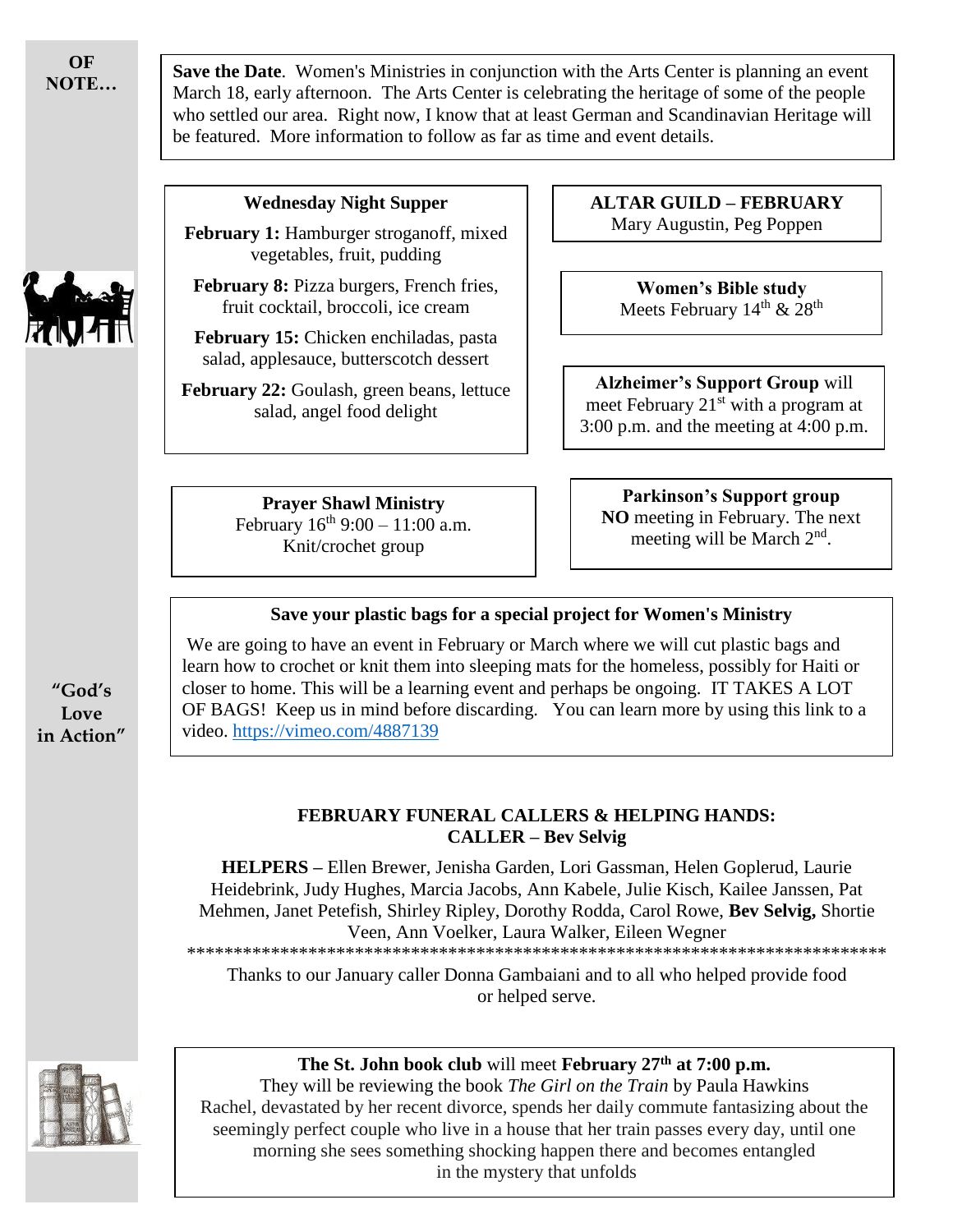#### **2017 Lenten Schedule**



Our Lenten series theme will be, "The Elementary Teachings of Christ." This series will be based upon Hebrews 6:1-2 "*Therefore let us leave the elementary doctrine of Christ and go on to maturity, not laying again a foundation of repentance from dead works and of faith toward God, 2 and of instruction about washings, the laying on of hands, the resurrection of the dead, and eternal judgment" (English Standard Version, ESV)* **Worship during Lent will be 4:30 p.m. and 6:15 p.m.**

**Ash Wednesday (Worship/Comm) March 1st -** Sermon theme: "Repentance from Dead Works" **First Communion for 5th grade will be at the 6:15 p.m. worship**

**March 8th:** Sermon theme – "Faith Toward God"

**March 15<sup>th</sup>:** Sermon theme – "Instruction about Washings"

**March 22nd:** Sermon theme – "Laying on of Hands"

**March 29th:** Sermon theme – "Resurrection of the Dead"

**April 5th –** Sermon theme – "Eternal Judgement"



#### **February Birthdays**

- $3<sup>rd</sup>$ Don Knowlton
- $4<sup>th</sup>$ Marian Johnson
- 9 th Evelyn Rademacher
- 21<sup>st</sup> Duane Ortmayer
- 28<sup>th</sup> Marilu Wohlers



#### **February Anniversaries**

| February 10, 1950 | Russell & Sylvia Frascht |
|-------------------|--------------------------|
| February 14, 1960 | Jim & Donna Gambaiani    |
| February 14, 1964 | Lenus & Nadonne Busemann |

**"God's Love in Action"**

#### **Memorials have been given in memory of:**

*Andrea Rae Bartman DeVore:* John & Bev Selvig *Leona Frances Milhan Arndt:* D.L. & Sandra Pepper *Rudolph John Mehmen:* Arlene Thomas

*Craig Alan Tjaden:* Lynn & Peg Poppen, Arlene Thomas, Donn & Cherie Schafer, Monte & Kathy Waldorf, Gary & Sheryl Carlson, Paul & Pat Heddens & Catherine Kroh, Kip & Judy Hauser, Leon & Jan Mulford, Donald & Erika Alpern, Norma Cassidy, Maurice & Joanne Ellison, James & Cheryl Erb, Ruth Farmer, Timothy & Vanessa Hallihan, M/M J. R. Herbrechtsmeer, Leon & Marilyn Isakson, Clara Iverson, Charles & Alice Krumwiede, Andy & Diane Melrose, Thomas & Gail Russell, Douglas & Janice Saunders, John & Galene Sobolik, Larry & Donna Stewart, Carla Stoffel & William, Marilu Wohlers, David & Carol Rush, Marian Hoeft & HNI Corporation

*Willard Fred Wolf:* Lynn & Peg Poppen, Helen Schmidt, Leona Howe, Karen Streich, Dale & Sandy Miller, Kathleen Schilling, Kent & Lorie Hoeft

#### *Deaths:*

*January 5, 2017 Rudolph John Mehmen*

#### **Funerals:**

| January 18, 2017 | Craig Alan Tjaden |
|------------------|-------------------|
| January 20, 2017 | Willard Fred Wolf |

St. John's Parent Support Group will be meeting on an **as needed basis ONLY**. Anyone who needs to meet should contact Jill Connell at 319-215-8252 or jillconnell@hotmail.com.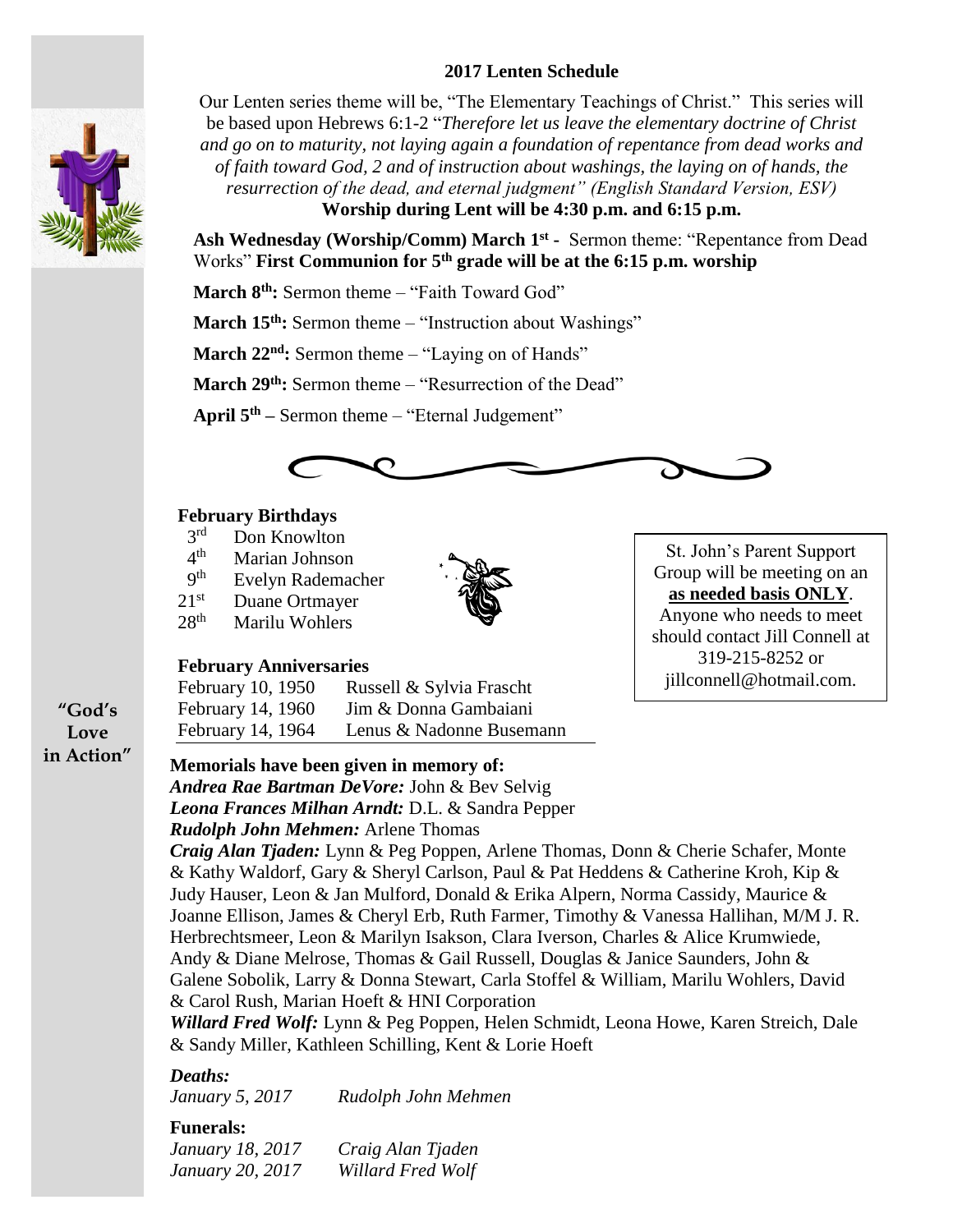**Youth & Family**

Winter is in full swing and while the days ARE getting longer – the weather sometimes doesn't cooperate with us. If school is cancelled or dismissed early on a Wednesday (due to weather) we will NOT hold the After-School Program or Confirmation classes or have ANY of our

Wednesday night activities.

Even though some of us may not enjoy the cold and wish we could skip winter – we can take some comfort in the fact that we know it will warm up again eventually. And we can take comfort in the consistency of the changing of the seasons every year.

*"As long as the earth endures, seedtime and harvest, cold and heat, summer and winter, day and night, shall not cease."* Genesis 8:22

Blessings, Laurie

#### **Youth News**

The end of January, I was fortunate enough to attend the ELCA Youth Network Extravaganza in Louisville, Kentucky with my husband, Greg. This event is held annually at varying locations throughout the United States. It is a conference for pastors, youth workers, and laypeople, and a great opportunity to attend many workshops and hear speakers from across the country. (I actually turned this newsletter entry in to Kathy before leaving, so will tell you all about it in my March newsletter article!)

We usually attend a Waterloo Black Hawks game in February, and this year is no different. We will meet at the church at 5:30 for pizza and leave around 5:50pm. Watch the bulletins for information on the date and time we will go this year.

Sunday, February  $26<sup>th</sup>$ , at both services we will be celebrating the milestone of receiving a driver's license with all those who have gotten their license in the last year. If you received your driver's license in the last year and didn't receive an invitation to this event, please contact Laurie so we can add you to the list!

#### **Confirmation**

Our fourth session of classes under the new format is starting this month and the 35 students in our Confirmation program are taking either *Journey Through Genesis, The New Testament, Miracles of Jesus, or Revelation.*

#### **Sunday School News**

On February 26, I will be baking unleavened bread with the  $5<sup>th</sup>$  grade students to serve during Holy Communion on Ash Wednesday, March  $1<sup>st</sup>$ . This will be the first time our  $5<sup>th</sup>$  grade students will be taking communion.

#### **Family Board**

Sunday, March 5 will be the Family Lent Event in the Parish Hall. This is an opportunity for parents and children to make a clay prayer pot and some additional crafts together. We will hold this event during the education hour, and all families are invited to attend.

#### **After School Program**

We have 22 kids enrolled in our After-School Program, which is each Wednesday from 3:35- 5pm. We have a snack and do a craft project and watch a short video each week. The After-School Program could use some donations of Styrofoam bowls for snacks, washable markers, pencil sharpeners for our colored pencils and some more snacks. The kids especially like muffins (mixes are fine), pudding cups, applesauce cups, pretzels, cheese balls/puffs and apple juice. Thank you!



**"God's Love in Action"**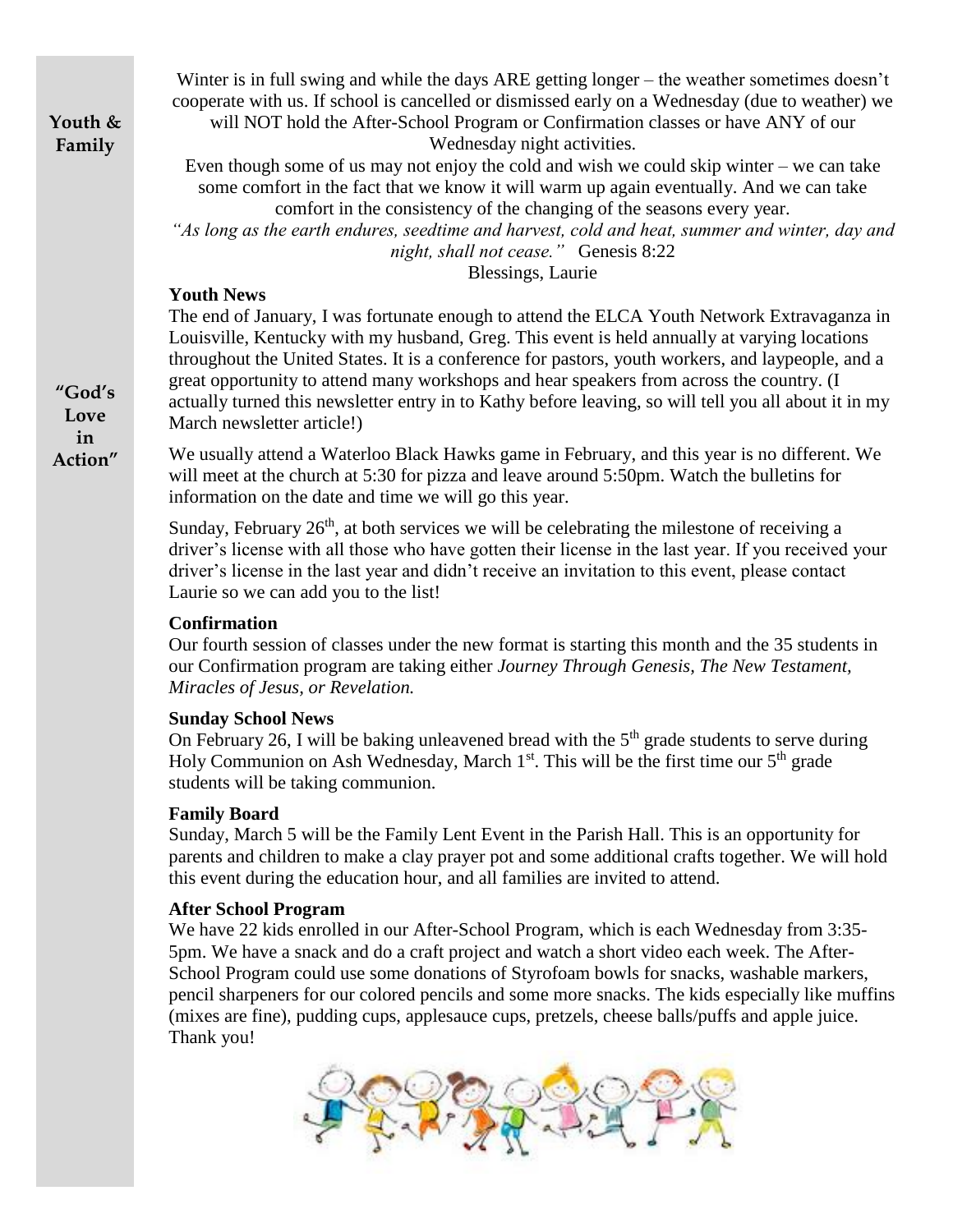#### **FEBRUARY 2017 Bulletin Stuffer:** Tino Tamayo

**Youth & Family**

**Acolytes:** Madisyn Millermon, Cory Marth, Kayla Kellogg, Josiah Hervert **Worship Assistants:** Joslyn Cotton, Cassie DeBower, Brooke Vance, Lexi Vance, Alex Litterer **Wednesday night supper:** Kaleb & Mackenzy Bilharz, Kaleb & Joslyn Cotton, Tino Tamayo

> *Dates & times when the youth are serving are posted on the bulletin board outside the Business Manager's office*.

#### **MILESTONE MINISTRIES:**

On February 26th, at both services, we will celebrate the Driver's License Milestone with all those who have received their driver's license in the last year. Those reaching this milestone will be given a small gift to commemorate the occasion.

On March 1st, Ash Wednesday, we will celebrate the First Communion Milestone with the 5th Grade class. They will be making their Communion Banners, and will be baking the communion bread with Laurie Heidebrink on February 26th.

**"God's Love in Action"**

*Ailestone* Ministry



**COMING MARCH 5TH! FAMILY BOARD'S LENT EVENT**

9:05 – 10:00 a.m. in the Parish Hall

Parents and their students will be making clay prayer pots and other crafts!

**The After-School Program could use some donations** of Styrofoam bowls for snacks, washable markers, pencil sharpeners for our colored pencils and some more snacks. The kids especially like muffins (mixes are fine), pudding cups, applesauce cups, pretzels, cheese balls/puffs and apple juice. Thank you!

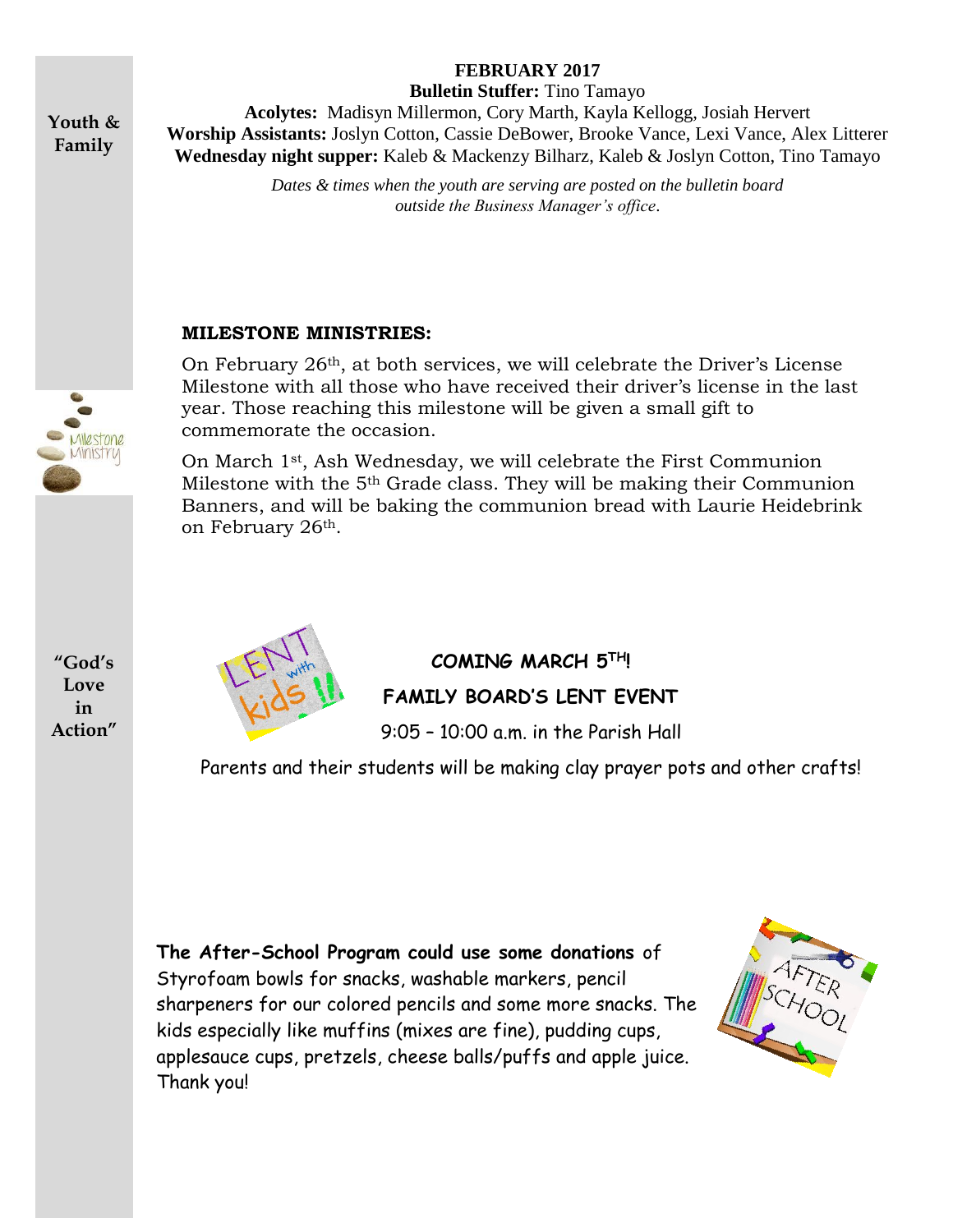Love is definitely in the air at St. John Christian Preschool, but perhaps not in the way that you traditionally think of during this month of greeting cards and chocolate. We feel honored to be able to share God's love with each of our 40 little ones each and every day. And you know what the really AWESOME thing is? It doesn't take very long before our little ones start sharing God's love right back!

January was very full of new and exciting things to explore. We learned all about Outer Space. We talked about the stars and constellations, and Ursa Major and Minor. We even learned about the forces push and pull, and how they help things move. We worked on our small motor skills by using scissors to cut our very own stars and we did a lot of writing (in our older classes) to help with some Kindergarten Readiness skills. We also worked on our self-help skills by working on putting on our coats, zipping them up, and putting on our backpacks! We're all doing quite well!

We are continued to be blessed with a preschool board of six, hardworking, dedicated women. At our January meeting we said goodbye to Brandi Lantz. She served the preschool board for 3 years and will be missed. But we did add one NEW member to our board! We welcomed Rachel Ginbey. We reallocated positions and are looking forward to another great year with this board. The support they each provide is invaluable to the success of our program!

We would also like to remind everyone that the preschool is still selling Kwik Star, and Kmart gift cards. Please stop down or call if you are interested in purchasing a gift card (228-7274.) The preschool receives 5% of the card's face value.

SJCP would like to announce that we are holding a Book Fair here at the preschool, as well. The Book Fair will be Monday, February 13 – Friday, February 17 from 8:00am – 3:30pm. This event is open to the community and the proceeds go straight to the preschool. We will also be starting our "all school" fundraiser the week of February 6<sup>th</sup>! We will be selling Scratch Cupcakes! The preschool will receive 40% of the profit! Be on the lookout for more information soon!

Last, but certainly not least, we are blessed with the many forms of support that the St. John congregation provides us. From financial gifts to prayers to the smiles that we receive when we pass a member of the congregation in the hall, we feel loved. In a world, full of many difficulties, thank you for sharing your support with our youngest friends and making them feel special, needed and important.

With HIS love, Whittney Franke



**Love in Action"**

**"God's**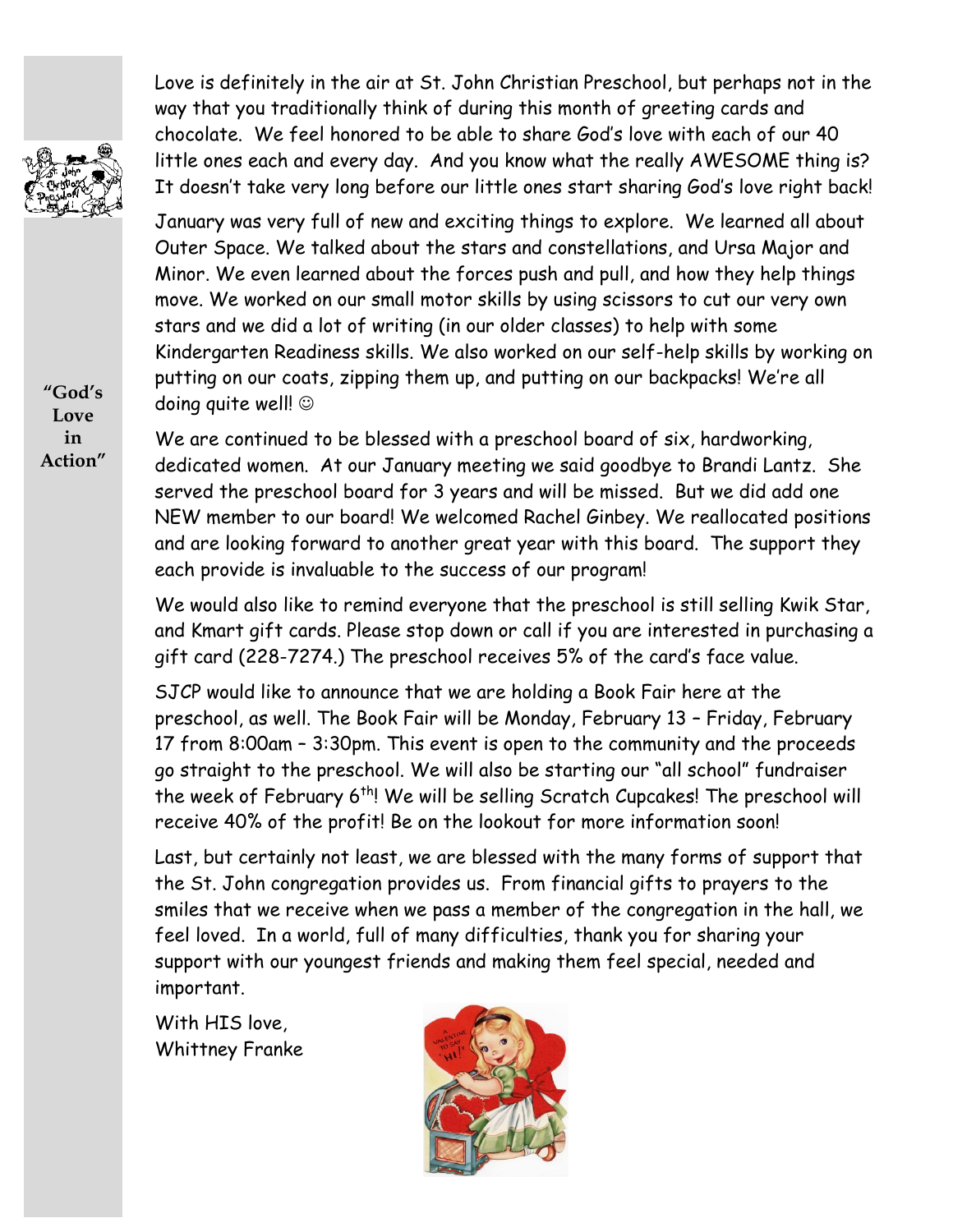# February 2017 Birthdays!!

| <b>Sunday</b>                                                         | <b>Monday</b>                                      | <b>Tuesday</b>                                                                                                       | Wednesday      | <b>Thursday</b>                                     | Friday                                | <b>Saturday</b>                                     |
|-----------------------------------------------------------------------|----------------------------------------------------|----------------------------------------------------------------------------------------------------------------------|----------------|-----------------------------------------------------|---------------------------------------|-----------------------------------------------------|
|                                                                       |                                                    |                                                                                                                      |                | $\overline{c}$                                      | 3                                     | 4                                                   |
|                                                                       |                                                    |                                                                                                                      | Meghan Korbel  | Jaycee Knutson<br>Marvin Thompson<br>Rylee Van Horn | Donald Knowlton                       | Carter Kellogg<br>Kyndra McDonald<br>Laurel Schlump |
| 5                                                                     | 6                                                  | $\overline{7}$                                                                                                       | 8              | 9                                                   | 10                                    | 11                                                  |
| Melia Lantz<br>Karmen Mehmen<br><b>Rusty Rogotzke</b><br>David Wessel | Megan Vance                                        | Robert Frascht<br>Liz Hamm<br>Angel McKenzie<br>Sandra Quade<br>Derick Ungs                                          | Payton Reams   | Isaac Hervert<br>Evelyn Rademacher                  |                                       | Cody Van Horn                                       |
| 12                                                                    | 13                                                 | 14                                                                                                                   | 15             | 16                                                  | 17                                    | 18                                                  |
|                                                                       | Viva Boerschel<br>Samantha Prigge<br>Judy Wessel   | Eric Bailey                                                                                                          | Kailee Janssen | Kathy Waldorf                                       | Talan Eckhoff<br><b>Brian Ulrichs</b> | Kayden Hillegas<br><b>Brayton Quade</b>             |
| 19                                                                    | 20                                                 | 21                                                                                                                   | 22             | 23                                                  | 24                                    | 25                                                  |
|                                                                       | Cassie DeBower<br><b>Andrew Miller</b><br>Ron Venz | Duane Ortmayer                                                                                                       |                | Ella Johnson<br>Samantha Knoke<br>Jodi Watson       | Dennis Petefish                       | Shirley Holm<br>Chelsea Lumley<br>Danny Marth       |
| 26                                                                    | 27                                                 | 28                                                                                                                   |                |                                                     |                                       |                                                     |
| <b>Betty Ferch</b><br>Keaton Schmidtke<br>Algie Slindee               |                                                    | Greg Buenger<br>Michael Exline<br>Lori Gassman<br>Deborah Schilling<br>Jolene Wilts<br>Weston Wink<br>Marilu Wohlers |                |                                                     |                                       |                                                     |